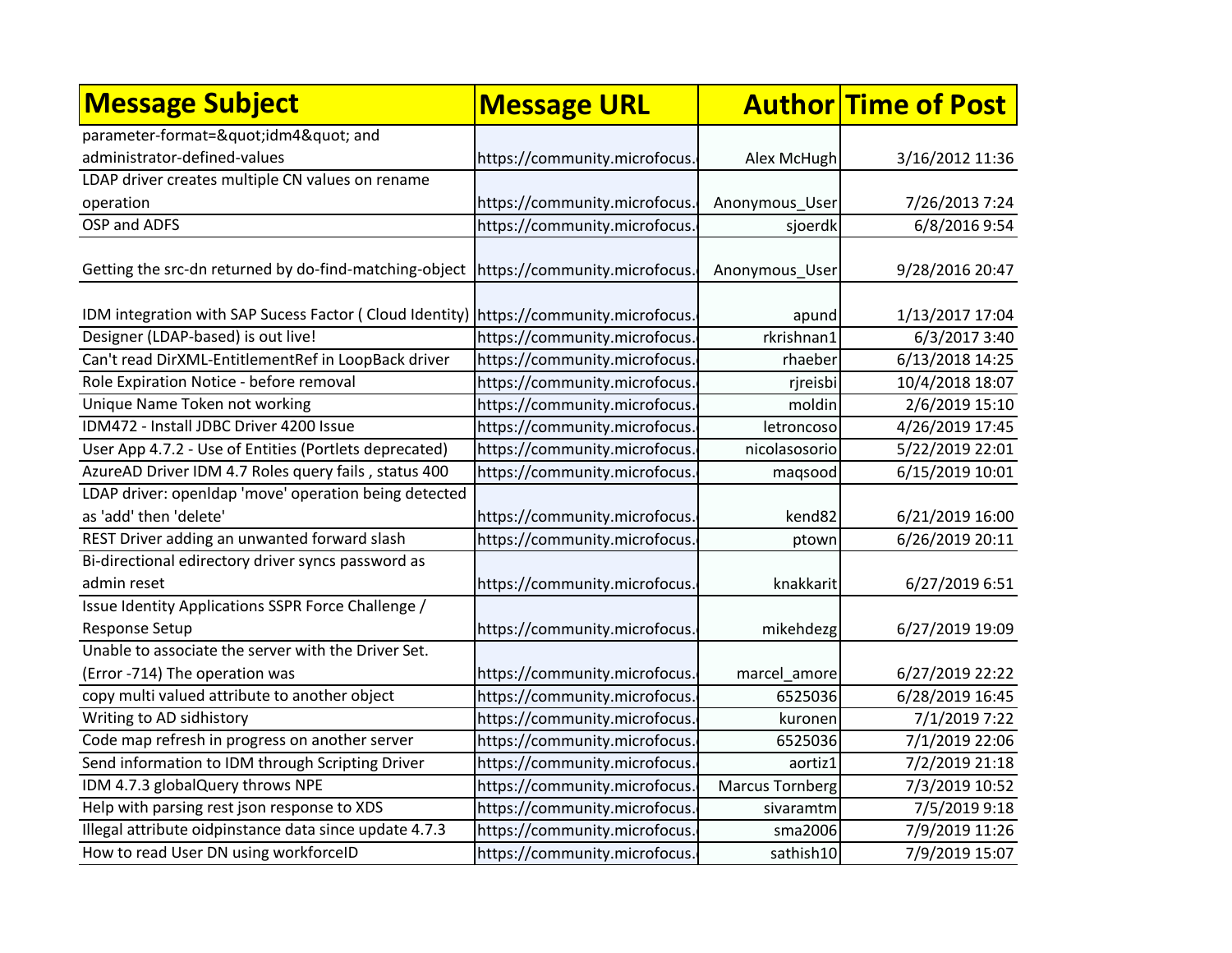| Designer 4.7.3 speed/memory usage                                                 | https://community.microfocus. | lhaeger        | 7/11/2019 11:42 |
|-----------------------------------------------------------------------------------|-------------------------------|----------------|-----------------|
| Intermediate Certificate causes " peer not                                        |                               |                |                 |
| authenticated" on Integration Activities in IDM                                   |                               |                |                 |
| 4.7                                                                               | https://community.microfocus. | RandyR         | 7/11/2019 14:51 |
|                                                                                   |                               |                |                 |
| Azure Driver exception: Add-DistributionGroupMember https://community.microfocus. |                               | vm_luotonen    | 7/16/2019 14:12 |
| Good ol' fashioned pwdLastSet issue.                                              | https://community.microfocus. | rrawson        | 7/17/2019 3:50  |
| Migrating JDBC GUID Files From IDM 4.6 to IDM 4.72                                | https://community.microfocus. | Ica25          | 7/18/2019 16:23 |
| Remote Loader 4.0.1/2 on Windows 2012Remote                                       |                               |                |                 |
| loader 4.7 windows server 2016 Core edition                                       | https://community.microfocus. | koceila        | 7/22/2019 11:21 |
| Designer 4.7 takes an excessive amount of time to                                 |                               |                |                 |
| Deploy                                                                            | https://community.microfocus. | holtzp         | 7/25/2019 0:50  |
| iManager has become very slow                                                     | https://community.microfocus. | sivaramtm      | 7/30/2019 8:21  |
| Dynamic values in the REST driver service endpoints                               | https://community.microfocus. | mjuricek       | 7/30/2019 10:14 |
| Policy to disable a user after 15 days of inactivity                              | https://community.microfocus. | prasenjitmass  | 7/30/2019 14:34 |
| Salesforce driver. Avoid force the user to change the                             |                               |                |                 |
| password after the first login                                                    | https://community.microfocus. | jlrodriguez    | 7/31/2019 9:55  |
| Rename a Driverset                                                                | https://community.microfocus. | jlrodriguez    | 7/31/2019 9:56  |
| How to Install Second instance of IDM on same Tree                                | https://community.microfocus. | dkoepke        | 7/31/2019 21:24 |
| dyamic group migarte into IDV                                                     | https://community.microfocus. | Starwars       | 8/1/2019 17:47  |
| <b>Custom OSP Integration</b>                                                     | https://community.microfocus. | rrawson        | 8/2/2019 15:32  |
| code-map refresh: Invalid JSON detected for                                       |                               |                |                 |
| entitlement parameter                                                             | https://community.microfocus. | cpedersen      | 8/5/2019 12:03  |
| Role and Resource Service driver not starting                                     | https://community.microfocus. | jaydeepmehta15 | 8/5/2019 12:04  |
| We are evaluation CTIME HELP Not working                                          | https://community.microfocus. | Driver_Girl    | 8/5/2019 21:54  |
|                                                                                   |                               |                |                 |
| The requested OAuth2 application was not recognized.                              | https://community.microfocus. | jaydeepmehta15 | 8/6/2019 15:39  |
| <b>User Application loads endlessly</b>                                           | https://community.microfocus. | jaydeepmehta15 | 8/6/2019 15:52  |
| Sort by Date                                                                      | https://community.microfocus. | Starwars       | 8/6/2019 21:33  |
| Changelog Driver issue                                                            | https://community.microfocus. | Deeso          | 8/6/2019 21:41  |
| Soap Driver Returning 401 Error                                                   | https://community.microfocus. | Driver Girl    | 8/7/2019 19:06  |
| REST Driver - How to give the Input JSON                                          | https://community.microfocus  | Satz           | 8/7/2019 21:27  |
| Can we change Version of Package at the time of                                   |                               |                |                 |
| creating a Package                                                                | https://community.microfocus. | fartyalvikram  | 8/8/2019 15:27  |
|                                                                                   |                               |                |                 |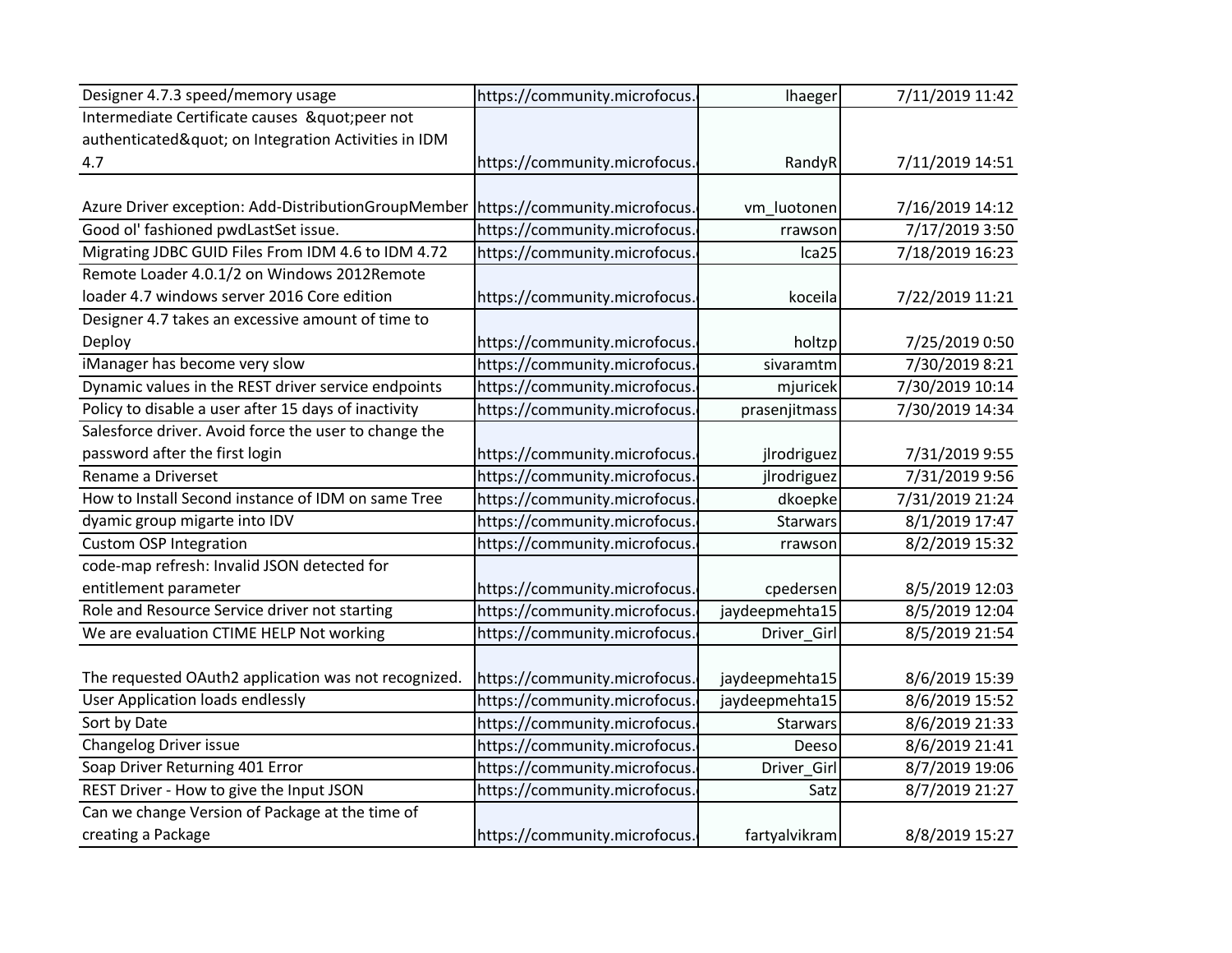| User Application instalation error 'cn=admin-            |                               |                       |                  |
|----------------------------------------------------------|-------------------------------|-----------------------|------------------|
|                                                          |                               |                       |                  |
| prov, ou=medical-idmsample, o=novell' not found          | https://community.microfocus. | Santiago              | 8/8/2019 18:11   |
| error generating URL used in template                    | https://community.microfocus. | amit123               | 8/13/2019 9:44   |
| What ACLs do i need to read password from a driver       | https://community.microfocus. | Andi Spoerri          | 8/13/2019 11:31  |
| getting future role assignments in workflow              | https://community.microfocus. | dbuschke              | 8/14/2019 15:12  |
| REST error User Application 4.7.2 Is able to get         |                               |                       |                  |
| access_token but not a successfull Rest API call         | https://community.microfocus. | Roger Hansson         | 8/17/2019 13:04  |
|                                                          |                               |                       |                  |
| Differences between IDM workflow views 4.5 and 4.7       | https://community.microfocus. | cmonteros             | 8/22/2019 14:44  |
| idm 4.7.3 group quorum approval does not seem to         |                               |                       |                  |
| work?                                                    | https://community.microfocus. | sma2006               | 9/4/2019 17:53   |
| Complete or delete workflows after x days that hasn't    |                               |                       |                  |
| been claimed                                             | https://community.microfocus. | Santiago              | 9/11/2019 19:04  |
| <b>REST Driver Pagination</b>                            | https://community.microfocus. | pdeneu                | 9/12/2019 13:11  |
| XSLT preprocessor help                                   | https://community.microfocus. | joakim_gansel         | 9/12/2019 15:59  |
| How to read a Group member getting added currently       |                               |                       |                  |
| in Active Directory using AD driver                      | https://community.microfocus. | sivaramtm             | 9/13/2019 15:59  |
| xpath expression help to add element to ouptut           | https://community.microfocus. | sma2006               | 9/13/2019 16:59  |
| Active Directory connection in NetIQ Analyzer            | https://community.microfocus. | vidhya                | 9/16/2019 13:09  |
|                                                          |                               |                       |                  |
| Xpath syntax to read all attributes in a generated query | https://community.microfocus. | sma2006               | 9/16/2019 16:10  |
| catalog/drivers/driverEntitlementViewValues/listV2       |                               |                       |                  |
| internal exception                                       | https://community.microfocus. | liasson               | 9/23/2019 11:22  |
| Cannot reset index state files with latest jdbc driver   |                               |                       |                  |
| version 4.2.1.0                                          | https://community.microfocus. | sma2006               | 9/23/2019 15:09  |
| Can't secure the "NDS Host Console" or the "NDS          |                               |                       |                  |
| iMonitor"                                                | https://community.microfocus. | Santiago              | 9/25/2019 0:42   |
| Query for nrfmemberof                                    | https://community.microfocus. | sivaramtm             | 9/25/2019 14:42  |
| Renew an OSP certificate                                 | https://community.microfocus. | mad_pablo             | 10/7/2019 11:24  |
| Oauth2-error upon starting REST-driver                   | https://community.microfocus. | Arne                  | 10/7/2019 15:44  |
| SAP HR idoc future date processing                       | https://community.microfocus. | <b>Brunold Rainer</b> | 10/9/2019 12:07  |
| Designer 4.7.2 and MacOS 10.15                           | https://community.microfocus. | tschloesser           | 10/14/2019 11:35 |
| convert-time token IDM 4.7.3                             | https://community.microfocus. | abergvall             | 10/15/2019 16:06 |
| Designer 4.8 Early Access: git for packages              | https://community.microfocus. | lhaeger               | 10/16/2019 10:13 |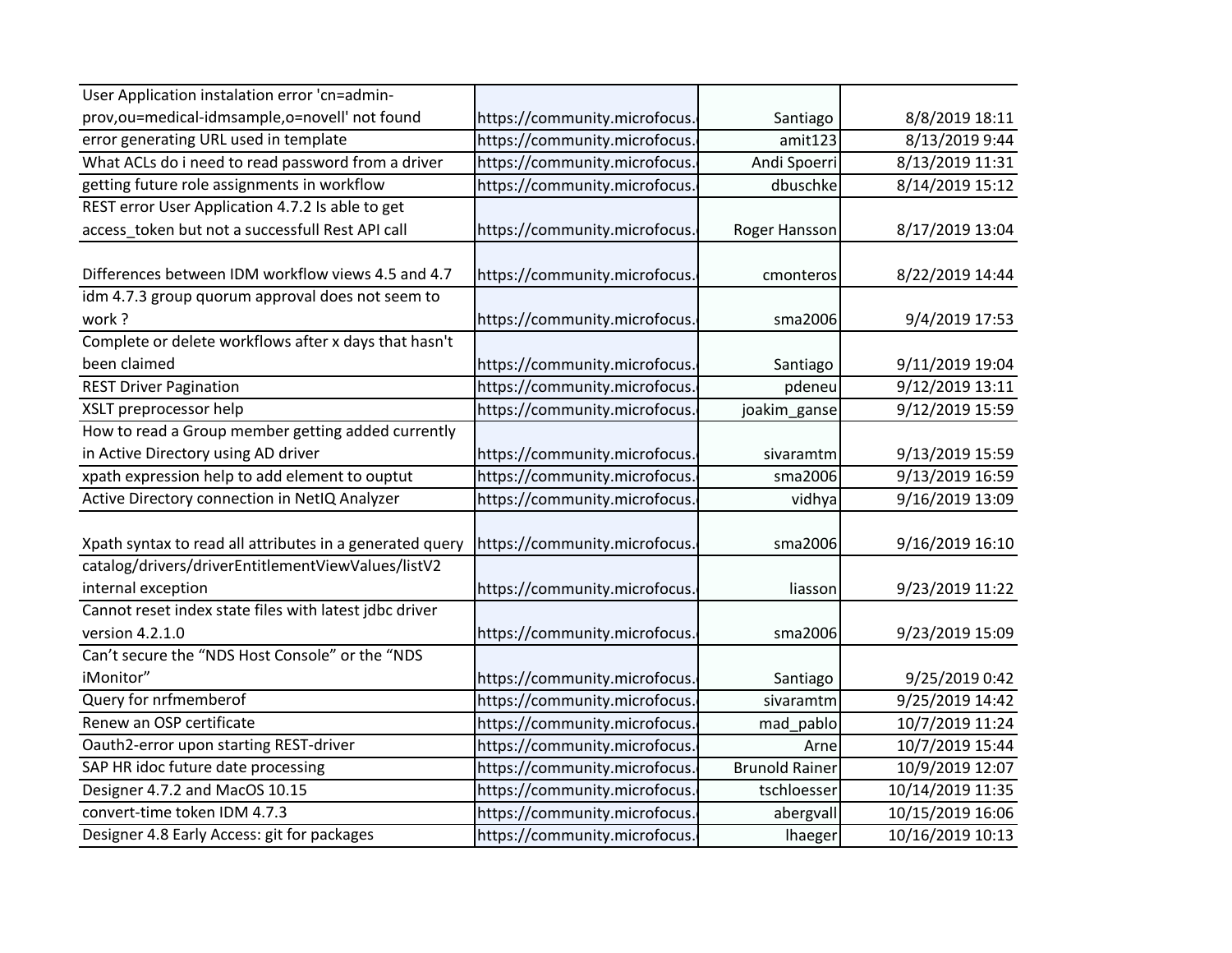| No Users Found in idmdash (compound indexes)             | https://community.microfocus. | jvybihal     | 10/18/2019 17:11 |
|----------------------------------------------------------|-------------------------------|--------------|------------------|
| SoapUI getProcessesByQueryRequest                        | https://community.microfocus. | dgersic      | 10/18/2019 23:49 |
| The IDM Dashboard seems get stuck where it does not      |                               |              |                  |
| display                                                  | https://community.microfocus. | pm_pse       | 10/24/2019 15:19 |
| token-map loses src #2                                   | https://community.microfocus. | dkoepke      | 10/24/2019 23:26 |
| Retrieve GlobalList Labels in a Workflow                 | https://community.microfocus. | AntoineS     | 10/25/2019 13:51 |
| Create Roles via REST API with                           |                               |              |                  |
| "otherAttributes" or                                     |                               |              |                  |
| "otherModifiedAttributes"                                | https://community.microfocus. | mkrey_ctp    | 10/30/2019 15:08 |
| error persisting process                                 | https://community.microfocus. | amit123      | 10/31/2019 9:18  |
| IDM 4.8, OSP, Log Data: Error starting service: auth     | https://community.microfocus. | alekz        | 11/10/2019 23:34 |
| Migrate IDM 4.0.2 AE to 4.7 AE                           | https://community.microfocus. | migsam76     | 11/13/2019 18:38 |
|                                                          |                               |              |                  |
| Catalina.log not rolling over on Windows with IDM 4.7    | https://community.microfocus. | sma2006      | 11/14/2019 10:26 |
| How to change certificates for IDM 4.8 workflow engine   |                               |              |                  |
| port 8600                                                | https://community.microfocus. | sma2006      | 11/14/2019 11:59 |
| How to Manage Distribution List with Azure AD Driver     |                               |              |                  |
| on Hybrid Mode                                           | https://community.microfocus. | cmonteros    | 11/16/2019 21:33 |
| Move resource to subcontainer OR create it in correct    |                               |              |                  |
| subcontainer from policy                                 | https://community.microfocus. | jvybihal     | 11/17/2019 20:12 |
| anybody else not able to download 4.8                    | https://community.microfocus. | fp_idmworks  | 11/20/2019 15:08 |
| Minimum password filter version for MDAD Driver          | https://community.microfocus. | vidhya       | 11/25/2019 12:19 |
| <b>Optimize Modify headaches</b>                         | https://community.microfocus. | joakim_ganse | 11/26/2019 9:35  |
| <b>ECMAScript for Samba Password Hashing</b>             | https://community.microfocus  | Keng         | 11/27/2019 4:45  |
|                                                          |                               |              |                  |
| IDM Error (-9083) Error submitting event to subscriber   | https://community.microfocus. | Keng         | 12/9/2019 5:55   |
| IDVault.get doesnot serach                               | https://community.microfocus. | Satz         | 12/9/2019 16:09  |
| Single AD query is returning both a success and error at |                               |              |                  |
| the same time                                            | https://community.microfocus. | wferguson    | 12/9/2019 16:26  |
| Google Driver 401 Unauthorized Error                     | https://community.microfocus. | Keng         | 12/18/2019 7:37  |
| Adding elements to modify-attr                           | https://community.microfocus. | Keng         | 12/24/2019 7:33  |
| G-Suite / Google Apps Driver Crashing on Group           |                               |              |                  |
| Creation                                                 | https://community.microfocus. | bscully      | 1/3/2020 18:15   |
| Delimited Text Driver only imports first line of file    | https://community.microfocus. | dbuschke     | 1/7/2020 18:06   |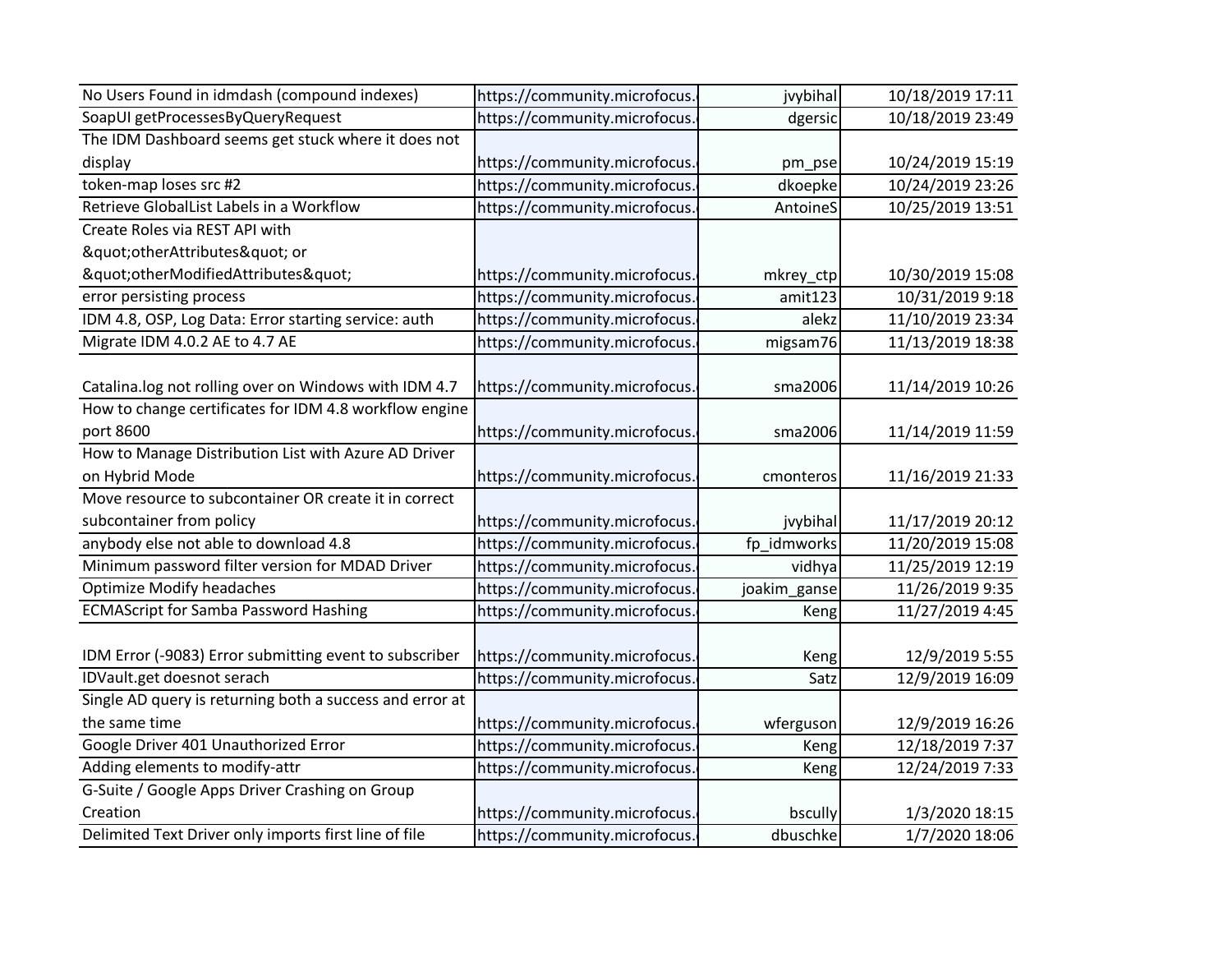| IDM 4.7.3 UserApp self delegations                       | https://community.microfocus. | gcastineira   | 1/10/2020 15:35 |
|----------------------------------------------------------|-------------------------------|---------------|-----------------|
| UserApplication doesnot gives the metadata its giving    |                               |               |                 |
| null error.                                              | https://community.microfocus. | Satz          | 1/20/2020 19:18 |
| IDM48 Userapplication DB support                         | https://community.microfocus. | vidhya        | 1/21/2020 9:59  |
| password expiration notification job not showing         |                               |               |                 |
| results found in trace                                   | https://community.microfocus. | wferguson     | 1/21/2020 22:02 |
| Google Driver - Move User to OU causing 400 Bad          |                               |               |                 |
| Request: INVALID_OU_ID                                   | https://community.microfocus. | Keng          | 1/23/2020 8:55  |
| PasswordSync Tool does not run on win2016 member         |                               |               |                 |
| RL server                                                | https://community.microfocus. | dave g        | 1/24/2020 20:20 |
| IDM Sync Error -618                                      | https://community.microfocus. | Nihii         | 1/25/2020 17:58 |
| best mode to use for number comparison - numeric or      |                               |               |                 |
| case insensitive                                         | https://community.microfocus. | wferguson     | 1/28/2020 15:51 |
| MDAD - Password Change event from AD is not coming       |                               |               |                 |
| in Remote Loader                                         | https://community.microfocus. | Satz          | 1/28/2020 20:08 |
| where i can find service registry for FormBuilder -      |                               |               |                 |
| Designer 4.8 (mac)                                       | https://community.microfocus. | K5-Karma      | 1/30/2020 13:45 |
| the trustAnchors parameter must be non-empty             | https://community.microfocus. | rrawson       | 1/30/2020 15:34 |
| IDM 4.8 designer show form builder                       | https://community.microfocus. | rrawson       | 2/4/2020 0:57   |
| ECMA to salt SHA256 string (IDM 4.6)                     | https://community.microfocus. | imoberdorf    | 2/10/2020 14:25 |
| LDAP Driver - Fatal error on start up                    | https://community.microfocus. | gtejo         | 2/10/2020 19:23 |
| Import UA language files from command line?              | https://community.microfocus. | liasson       | 2/11/2020 13:41 |
| Reformat Attribute Email Address                         | https://community.microfocus. | Assi Rosdi    | 2/13/2020 9:28  |
| Howto veto an open ended query                           | https://community.microfocus. | joakim_ganse  | 2/14/2020 9:37  |
| UA 4.7.3 - Not loading role list and resource list       | https://community.microfocus. | gtejo         | 2/17/2020 20:18 |
| int64 attribute type compatibility issue with            |                               |               |                 |
| Entitlements after upgrade from 4.5.3 to 4.7.3           | https://community.microfocus. | mmiltenberger | 2/17/2020 23:39 |
| cn ad driver issues                                      | https://community.microfocus. | dave g        | 2/19/2020 21:52 |
| Azure AD Driver - Rights to delete User ?                | https://community.microfocus  | Keng          | 2/20/2020 4:24  |
| Identity Manager Licensing and Entitlement Driver        |                               |               |                 |
| association                                              | https://community.microfocus. | jlrodriguez   | 2/20/2020 16:56 |
|                                                          |                               |               |                 |
| User Application 4.7- updating the User Search interface |                               |               |                 |
| during Role Assignment to search with email              | https://community.microfocus. | Jimbot        | 2/20/2020 19:27 |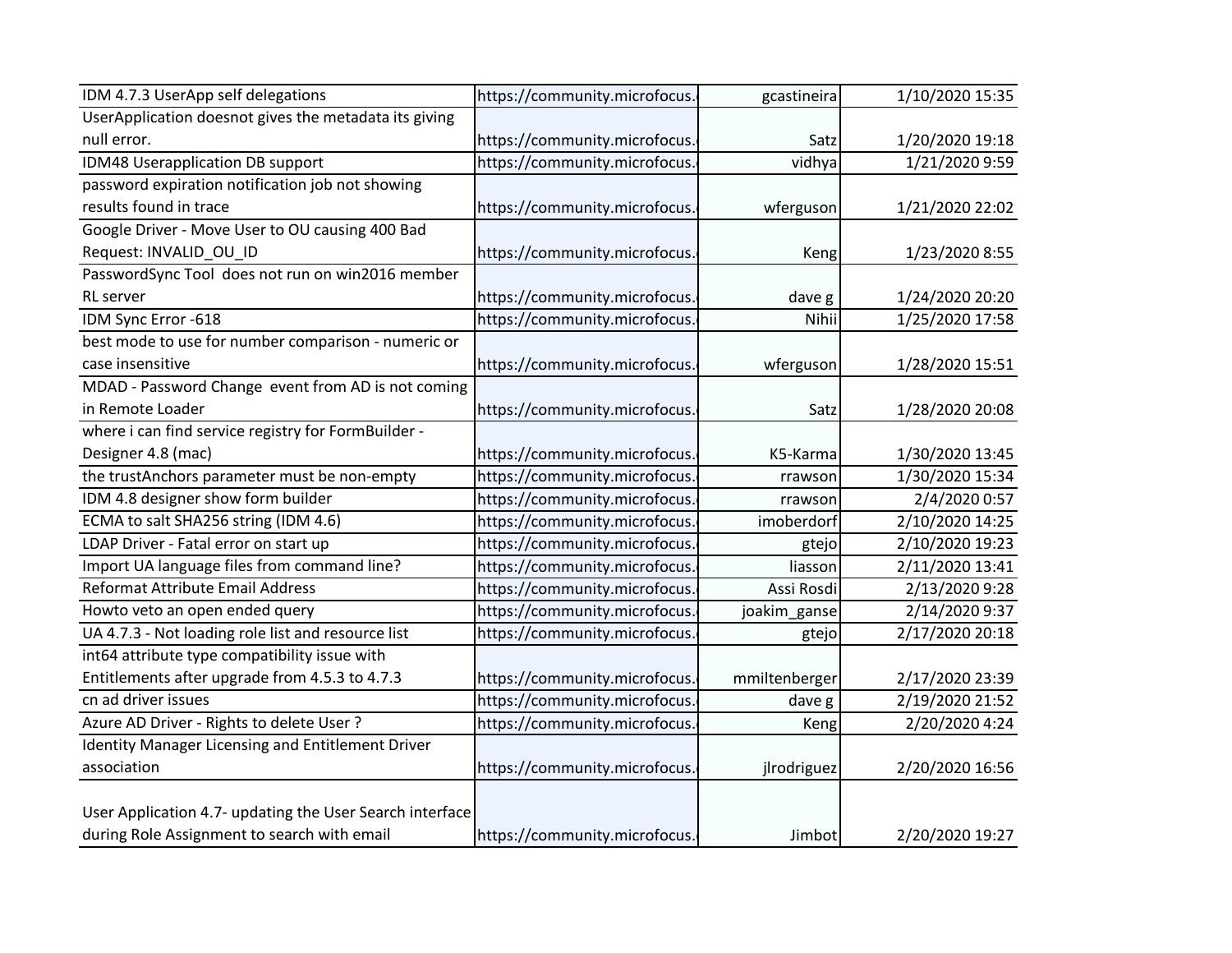| LDAP Driver always publishes entire object/operation | https://community.microfocus. | pborenich     | 2/25/2020 12:26 |
|------------------------------------------------------|-------------------------------|---------------|-----------------|
| REST Driver - multipart/form-data Body in POST       |                               |               |                 |
| requests                                             | https://community.microfocus. | rcano         | 2/25/2020 13:38 |
| <b>User Application 4.8 - RIS</b>                    | https://community.microfocus. | Satz          | 2/25/2020 18:54 |
| scripting driver 4.7 powershell scripting            | https://community.microfocus. | frankabhinav  | 2/26/2020 11:32 |
| Profile Resource Owner Credentials not supported for |                               |               |                 |
| client (IDM 4.7.3)                                   | https://community.microfocus. | Red_Baron     | 2/27/2020 17:05 |
| Find role from resource association                  | https://community.microfocus. | mickelarsson  | 3/4/2020 15:58  |
| How to split the query of a multi valued attribute   | https://community.microfocus. | wferguson     | 3/9/2020 14:10  |
| <b>SOAP Driver Connection Timeout</b>                | https://community.microfocus. | Satz          | 3/10/2020 11:48 |
| UserApp profile label                                | https://community.microfocus. | Casper        | 3/13/2020 14:32 |
| Question about scripting driver                      | https://community.microfocus. | Shen Wei      | 3/16/2020 6:00  |
| Reformat multi valued attribute                      | https://community.microfocus. | joakim_ganse  | 3/20/2020 13:46 |
| Role settings lost                                   | https://community.microfocus. | alekz         | 3/21/2020 19:43 |
| Error in MDAD Driver - Subscriber                    | https://community.microfocus. | Satz          | 3/24/2020 2:25  |
| IDM4.8 Upgrade Enablement Patch ** Required for      |                               |               |                 |
| upgrading to IDM 4.8                                 | https://community.microfocus. | TomBurt       | 4/3/2020 15:28  |
| IDM 4.8 form builder - check if user exists          | https://community.microfocus. | tomerazran    | 4/7/2020 16:51  |
| prevent remove-all-values in group membership        | https://community.microfocus. | dave g        | 4/10/2020 18:21 |
| WFS IDM 4.8 RoleVault & IDVAULT APIs not             |                               |               |                 |
| working                                              | https://community.microfocus. | hernanco      | 4/11/2020 21:16 |
| Sending email from policy: NullPointerException      | https://community.microfocus. | jvybihal      | 4/14/2020 16:05 |
| How to open approval task/form in fullscreen         | https://community.microfocus. | sivaramtm     | 4/15/2020 11:38 |
| REST web service calls based on role membership      | https://community.microfocus  | joelburke     | 4/15/2020 21:08 |
| Using Identity Governance Reportingo for both IG and |                               |               |                 |
| IDM - is it possible?                                | https://community.microfocus. | MaMoPwC       | 4/17/2020 18:45 |
| Executing a powershell script from Linux IDM Server  | https://community.microfocus. | hh fpatterson | 4/17/2020 23:48 |
| Attestation - Validation of data consistency         | https://community.microfocus. | hh_fpatterson | 4/18/2020 0:01  |
| Revoke a role via the REST API interface (IDM 4.7.3) | https://community.microfocus. | dtesenair     | 4/22/2020 22:35 |
| Drivers not starting after eDirectory restore        | https://community.microfocus. | Meikalainen   | 4/29/2020 14:08 |
| Migrating to a new Driver Set                        | https://community.microfocus. | hh_fpatterson | 4/29/2020 18:51 |
| XSLT InputTransform on SOAP Publisher - Problem      | https://community.microfocus. | mjg2xw        | 5/1/2020 15:36  |
| where is the 4.8 userapp metadata located?           | https://community.microfocus. | hh_fpatterson | 5/6/2020 17:01  |